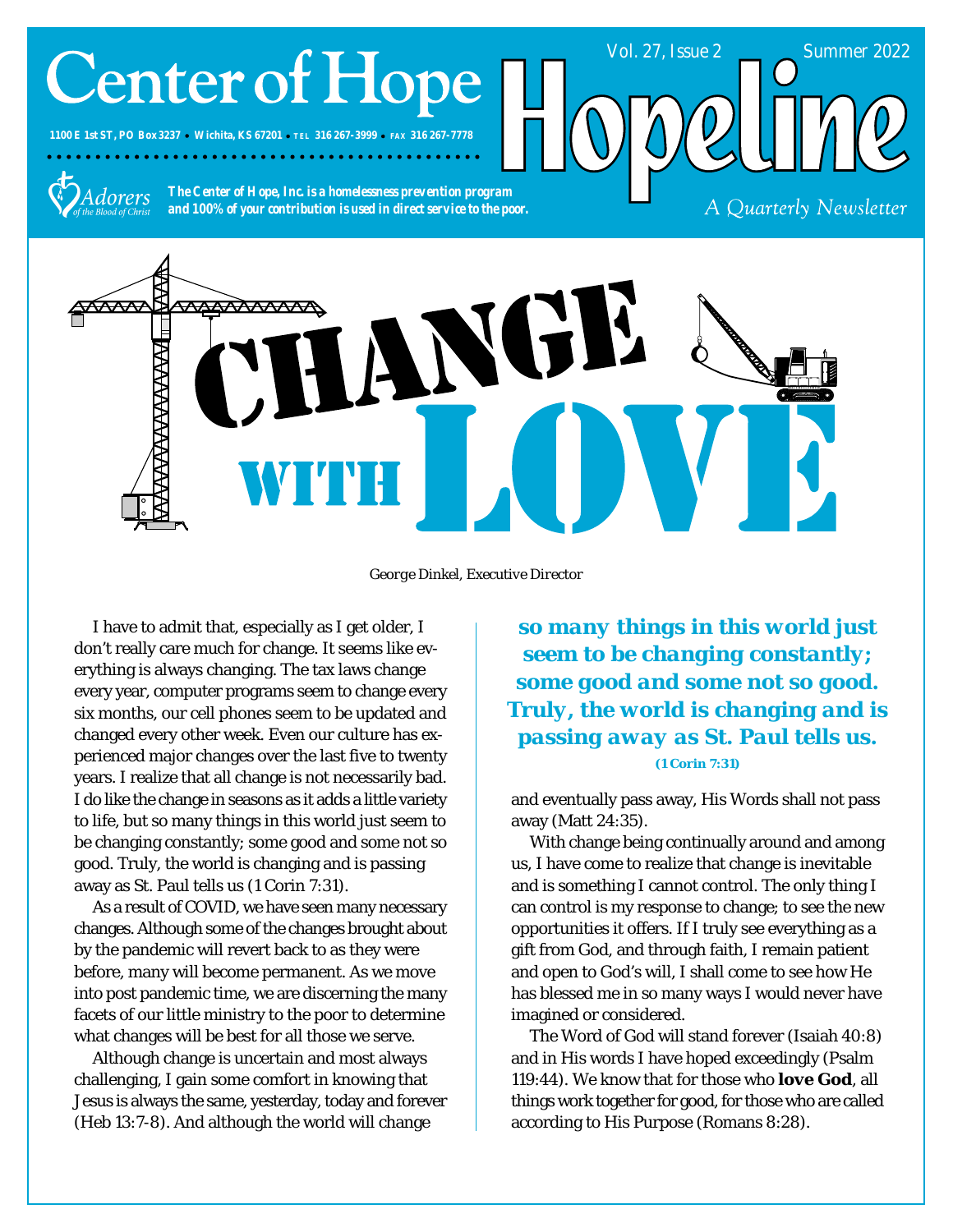### **COH Board of Directors:** Chair: Joe Warren Vice-Chair: Angela McCoy Secretary: Sr. Janet Rowley, ASC

### **Board Members:** Sandi Baalman Kathy Kehr Sr Angela Laquet, ASC Katie Link Tom McGrath Sheila McGuire Robin Needham May Ann Rabe Ann Sigwing Eric Swenson Sr. Susan Welsby, ASC Janice Yaeger

**CENTER OF HOPE, INC.** *sponsored by the Adorers of the Blood of Christ*

> **Executive Director** George Dinkel

> > **Staff:** Jane Hermann Adriana Palma

**Volunteers:** Donnette Brittain Mary Corrigan Anne Cummings Jerry Dooley Jerry Ewald Connie Hotze Mike Hotze Victoria Jackson Andrew Jaramillo Kathy Kehr Rachel Lewis Vernon May Carol Meyer Janet Miller Lisa Oehmke Marilyn Osio James Ramsey Phyllis Ramsey Dian Rusk Eldon Schumacher Mary Schumacher Elisabeth Sims Susan Sloan Dan Smarsh Larry Smarsh Lacey Vess Mary Jobe Waddill Amber Wilson Carolyn Winn Janice Yaeger

## *MORE CHANGE*



I am very sad to report that Sr. Becky has decided to retire from the Center of Hope. She has been with our little ministry of homeless prevention for the past 20 years and has made a life changing impact on so many of her case management clients. She truly has been a blessing to them and to all of us that have had the opportunity to work with her and learn from her. We wish her well in her future endeavors and are so grateful for all the blessings she has brought to our little ministry of homeless prevention and all those we serve.

# **Please pray for our clients**

*Each facing many challenges!*

 B, a 45-year-old man who lives by himself. B currently is on medical leave and may not be able to return to work as he is experiencing mini strokes and seizures. He is not able to drive. His wife and daughter recently moved out of the home. He owes two month's rent totaling \$1325.

 J a 56-year-old grandmother living with her 14-year-old grandson. She is currently unable to work as she broke her leg. She owes \$700 on her rent and \$2,872 on her utilities.

 A young couple with two young children. The dad works as a janitor and made \$1,335 this past month, but their car keeps breaking down and is in need of repairs. They owe two month's rent totaling \$1300 and \$1,695 on their utilities.

 Q, a 32-year-old mom with 3 children. Q currently has no income and owes \$2,100 on rent and \$1,977 on utilities.

 L, a 27-year-old mom who lives with her daughter. L makes money cleaning houses, but only made \$675 this past month which is not enough to even cover her rent. She currently owes \$1,373 on her utility bills.

 Jon, a 60-year-man who had been unemployed but just started a job where he made \$645 this past month. He owes two month's rent totaling \$1,114 and \$2,275 on his utilities.

 E, a 57-year-old man who is in the hospital recovering from a heart attack. He does work but only made \$709 the past month and owes \$2,080 on his utilities.

 C who lives with her husband and 3 children. C has kidney cancer and is filing for Social Security disability. They have had no income in the past month and owe \$6,873 on their utilities.

 J who lives with her husband. Their only source of income is J's Social Security retirement income of \$689 per month. They owe over \$1,000 on their electricity bill and it has been disconnected.

 C, a 32-year-old mom with 2 children. C is recovering from a domestic abuse situation. Her only income this past month was child support payments of \$29. Her water is off, for which she owes \$921 and she owes \$630 on her electricity bill.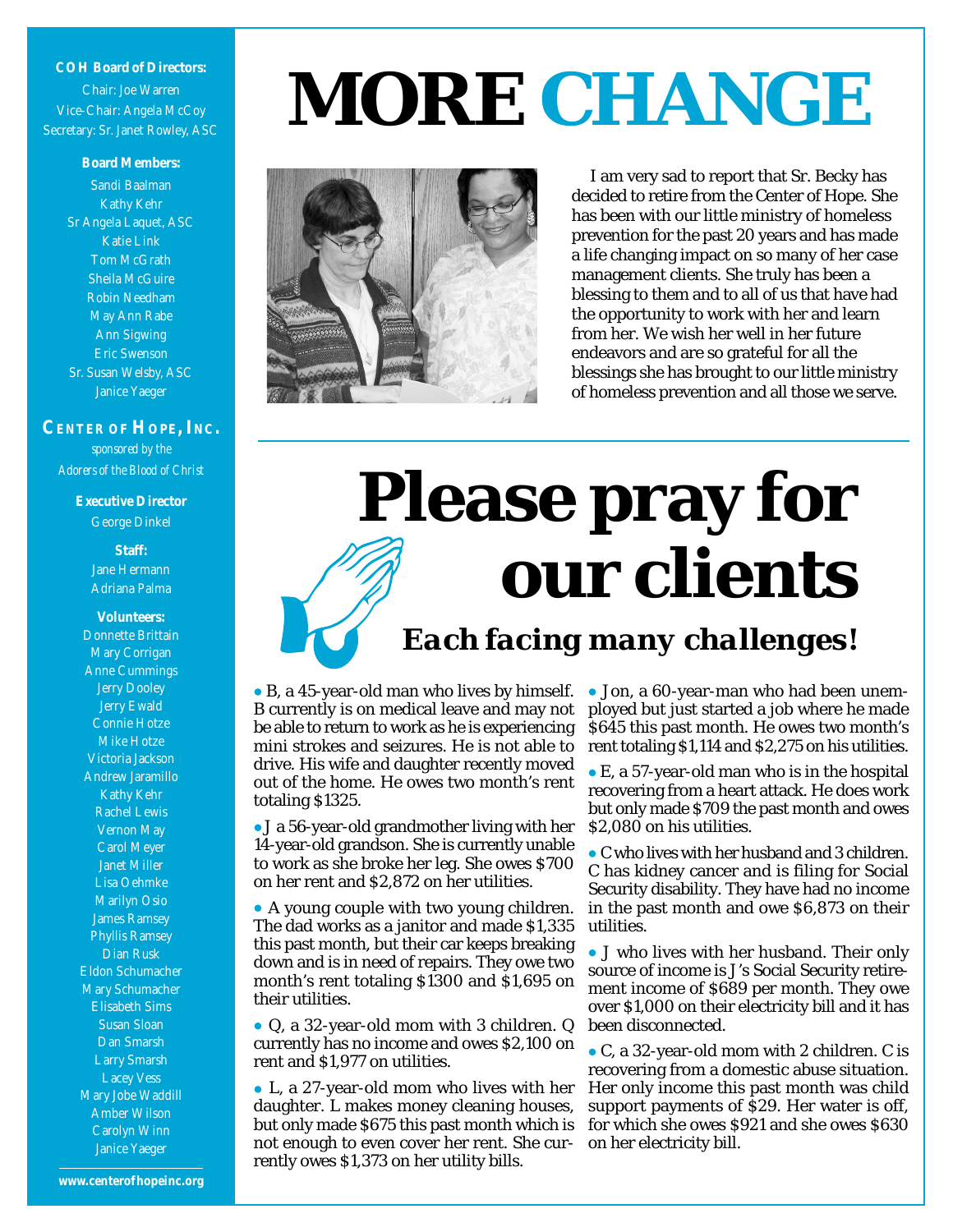## *STILL MORE CHANGE*

I am also sad to report that our Center of Hope office has moved to a new location at **1100 E 1st Street**. We have been leasing our office on Emporia for the past 39 years and were notified this past fall that our office building will be sold and we would need to find a new location. By God's grace, we were able to secure the office building at 1100 E 1st street to continue our little ministry of homeless prevention. This new office building will allow us to provide some new and unique services. The location of the new office is just around the corner from Indiana street where the Center of Hope was originally started by Sr. Stella, Sr. Josephine and Sr. Ida who rented a house to take in homeless women and their children. Please stop by sometime and I would be happy to take you for a tour of our new building.



*Our address has changed!*

*At each and every mass, by the Grace of God, common bread and wine are changed into the Body and Blood of Jesus Christ, our Lord. By the grace of God, we too can be changed from sinners to Saints.*

## COH Recognition Gifts

Sr. Becky Balthazor, ASC Jerry McDonald's 85th birthday Joe Warren & the Warren Family

### *IN HONOR OF IN MEMORY OF*

Pauline Bertha Jim Daniels Patrick Halloran Jeannie Rosenhamer



## **Center of Hope Dinner** *POST REPORT*

The Center of Hope Annual Dinner was held on April 21, 2022 at the Newman University Dugan Library Conference Center. Our auctioneer, Megan McCurdy of McCurdy Auction Services did an outstanding job as did our MC, Stephanie Bergman. Our theme for the evening was the Kentucky Derby. The event was attended by a near capacity crowd. Many of those attending the Dinner were sporting their Kentucky Derby hats. Three horse races were held during the evening and a final grand finale race was won by "Take Home the Emprize" which was the horse spon-

sored by Emprise Bank. The food and drinks were excellent, the evening moved along quickly and there were many outstanding silent and live auction items. Make plans to attend the next Annual Dinner tentatively scheduled for April 16, 2023. We had such a great response to our Kentucky Derby theme we have decided to use the same theme next year, so you might be looking for that special Kentucky Derby hat now and if you are interested in sponsoring a horse for the races, you might call early as they go quickly and we only have a limited number of horses available.